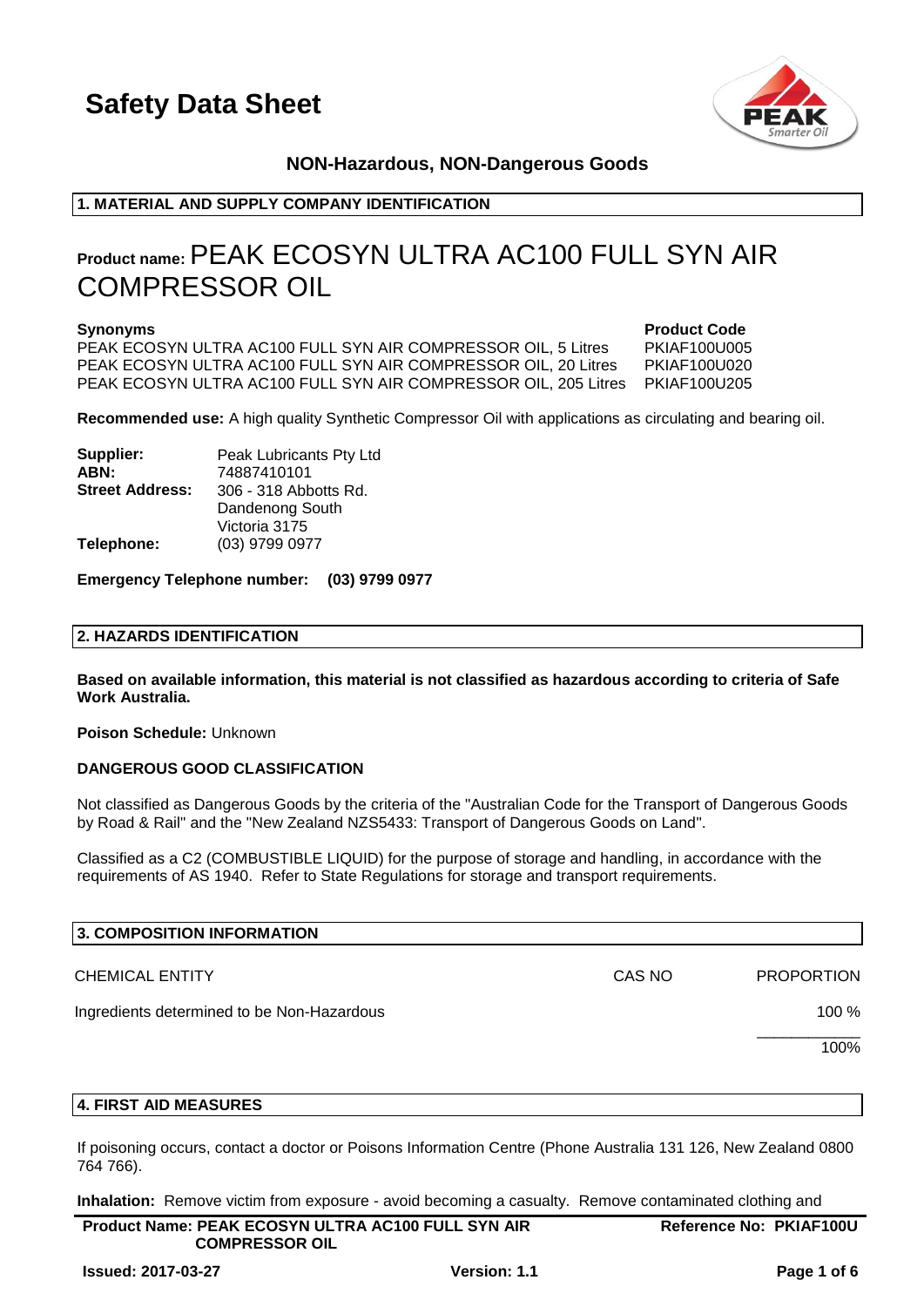

loosen remaining clothing. Allow patient to assume most comfortable position and keep warm. Keep at rest until fully recovered. Seek medical advice if effects persist.

**Skin Contact:** If skin or hair contact occurs, remove contaminated clothing and flush skin and hair with running water. If swelling, redness, blistering or irritation occurs seek medical assistance.

**Eye contact:** If in eyes wash out immediately with water. In all cases of eye contamination it is a sensible precaution to seek medical advice.

**Ingestion:** Rinse mouth with water. If swallowed, do NOT induce vomiting. Give a glass of water to drink. Never give anything by the mouth to an unconscious patient. If vomiting occurs give further water. Seek medical advice.

**PPE for First Aiders:** Wear safety shoes, overalls, gloves, safety glasses. Available information suggests that gloves made from nitrile rubber should be suitable for intermittent contact. However, due to variations in glove construction and local conditions, the user should make a final assessment. Always wash hands before smoking, eating, drinking or using the toilet. Wash contaminated clothing and other protective equipment before storing or re-using.

**Notes to physician:** Treat symptomatically.

### **5. FIRE FIGHTING MEASURES**

**Hazchem Code:** Not applicable.

**Suitable extinguishing media:** If material is involved in a fire use water fog (or if unavailable fine water spray), alcohol resistant foam, standard foam, dry agent (carbon dioxide, dry chemical powder).

**Specific hazards:** Combustible liquid.

**Fire fighting further advice:** On burning or decomposing may emit toxic fumes. Fire fighters to wear selfcontained breathing apparatus and suitable protective clothing if risk of exposure to vapour or products of combustion or decomposition.

### **6. ACCIDENTAL RELEASE MEASURES**

### **SMALL SPILLS**

Wear protective equipment to prevent skin and eye contamination. Avoid inhalation of vapours or dust. Wipe up with absorbent (clean rag or paper towels). Collect and seal in properly labelled containers or drums for disposal.

### **LARGE SPILLS**

Clear area of all unprotected personnel. Slippery when spilt. Avoid accidents, clean up immediately. Wear protective equipment to prevent skin and eye contamination and the inhalation of vapours. Work up wind or increase ventilation. Contain - prevent run off into drains and waterways. Use absorbent (soil, sand or other inert material). Collect and seal in properly labelled containers or drums for disposal. If contamination of crops, sewers or waterways has occurred advise local emergency services.

### **Dangerous Goods - Initial Emergency Response Guide No:** Not applicable

### **7. HANDLING AND STORAGE**

**Handling:** Avoid eye contact and repeated or prolonged skin contact. Avoid inhalation of vapour, mist or aerosols.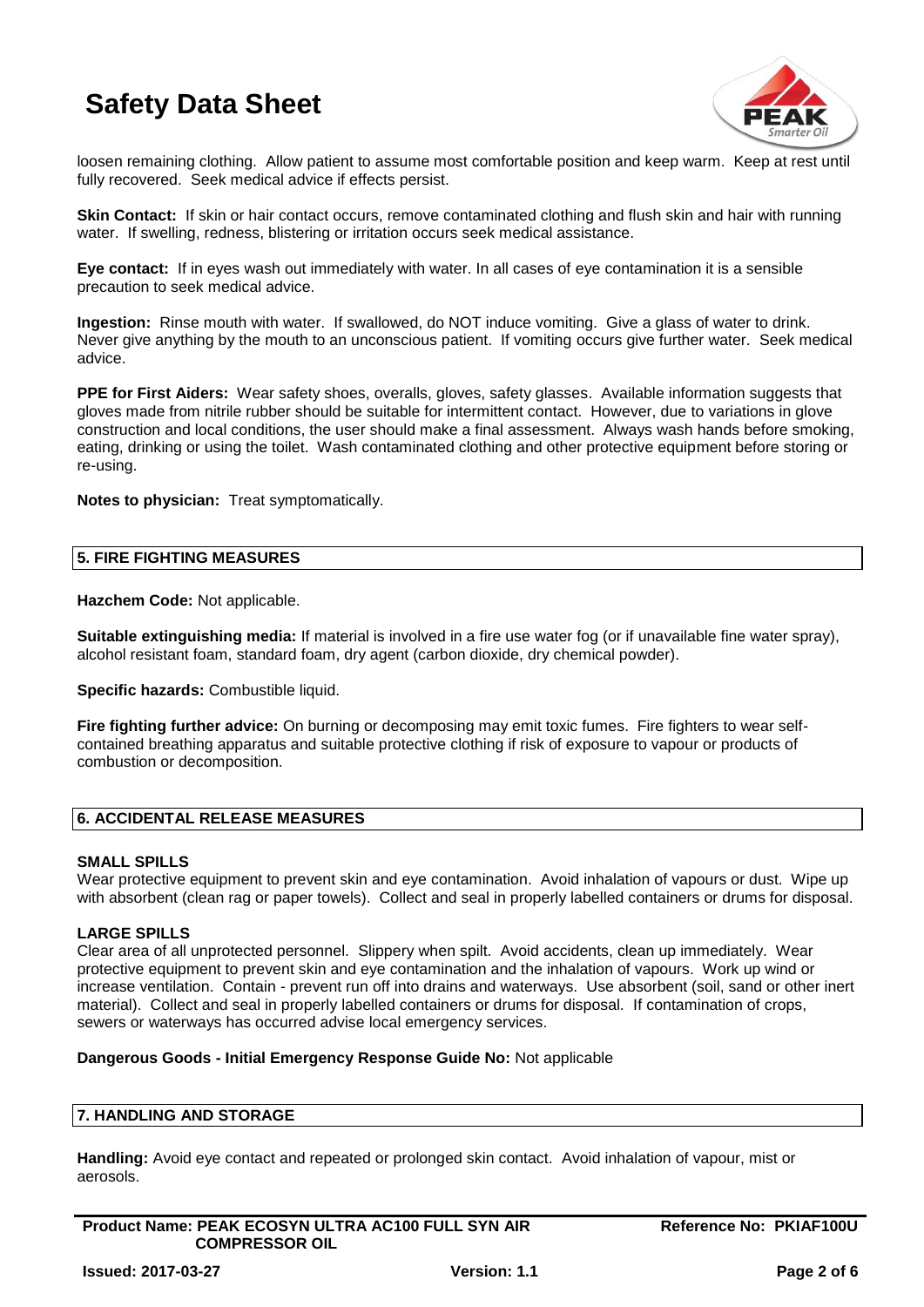

**Storage:** Store in a cool, dry, well-ventilated place and out of direct sunlight. Store away from foodstuffs. Store away from incompatible materials described in Section 10. Store away from sources of heat and/or ignition. Keep container standing upright. Keep containers closed when not in use - check regularly for leaks.

Classified as a C2 (COMBUSTIBLE LIQUID) for the purpose of storage and handling, in accordance with the requirements of AS 1940. Refer to State Regulations for storage and transport requirements.

### **8. EXPOSURE CONTROLS / PERSONAL PROTECTION**

**National occupational exposure limits:** No value assigned for this specific material by Safe Work Australia.

**Biological Limit Values:** As per the "National Model Regulations for the Control of Workplace Hazardous Substances (Safe Work Australia)" the ingredients in this material do not have a Biological Limit Allocated.

**Engineering Measures:** Natural ventilation should be adequate under normal use conditions.

**Personal Protection Equipment:** SAFETY SHOES, OVERALLS, GLOVES, SAFETY GLASSES.

Personal protective equipment (PPE) must be suitable for the nature of the work and any hazard associated with the work as identified by the risk assessment conducted.

Wear safety shoes, overalls, gloves, safety glasses. Available information suggests that gloves made from nitrile rubber should be suitable for intermittent contact. However, due to variations in glove construction and local conditions, the user should make a final assessment. Always wash hands before smoking, eating, drinking or using the toilet. Wash contaminated clothing and other protective equipment before storing or re-using.

**Hygiene measures:** Keep away from food, drink and animal feeding stuffs. When using do not eat, drink or smoke. Wash hands prior to eating, drinking or smoking. Avoid contact with clothing. Avoid eye contact and repeated or prolonged skin contact. Avoid inhalation of vapour, mist or aerosols. Ensure that eyewash stations and safety showers are close to the workstation location.

### **9. PHYSICAL AND CHEMICAL PROPERTIES**

| Form:<br>Colour:<br>Odour:                                                                                                                                                                                                                                                                                 | Liquid<br>N Av<br>Characterisitc |                                                                                                                      |
|------------------------------------------------------------------------------------------------------------------------------------------------------------------------------------------------------------------------------------------------------------------------------------------------------------|----------------------------------|----------------------------------------------------------------------------------------------------------------------|
| Solubility:<br><b>Specific Gravity:</b><br>Density:<br><b>Relative Vapour Density (air=1):</b><br>Vapour Pressure (20 °C):<br>Flash Point (°C):<br>Flammability Limits (%):<br><b>Autoignition Temperature (°C):</b><br>Melting Point/Range (°C):<br>Boiling Point/Range (°C):<br>pH:<br><b>Viscosity:</b> |                                  | N Av<br>N Av<br>0.8400 g/mL @ 15°C<br>N Av<br>N Av<br>>210<br>N Av<br>N Av<br>N Av<br>N Av<br>N Av<br>100 cSt @ 40°C |

(Typical values only - consult specification sheet)  $N Av = Not available, N App = Not applicable$ 

### **10. STABILITY AND REACTIVITY**

**Product Name: PEAK ECOSYN ULTRA AC100 FULL SYN AIR COMPRESSOR OIL**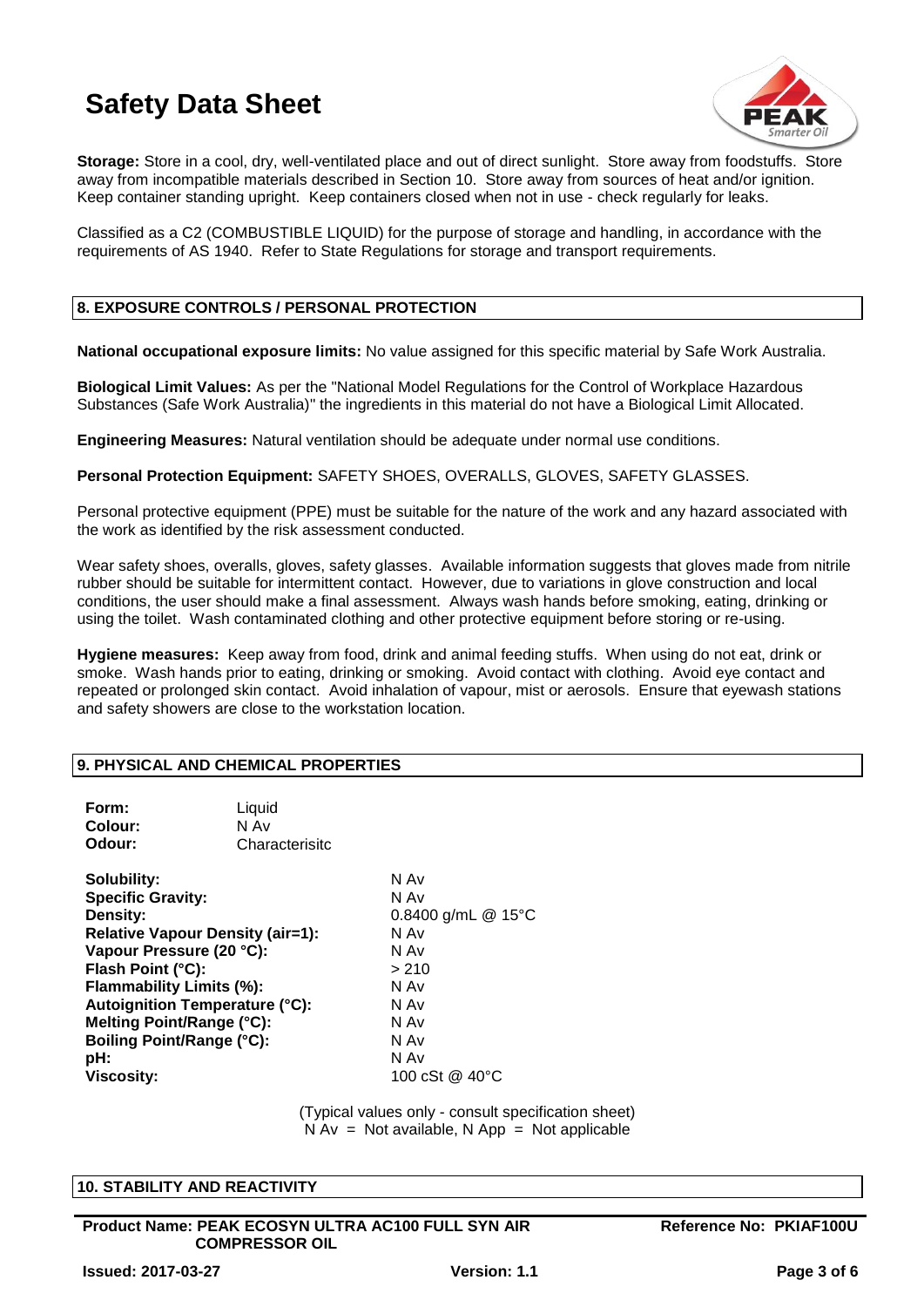

**Chemical stability:** This material is thermally stable when stored and used as directed.

**Conditions to avoid:** Elevated temperatures and sources of ignition.

**Incompatible materials:** Oxidising agents.

**Hazardous decomposition products:** Oxides of carbon and nitrogen, smoke and other toxic fumes.

**Hazardous reactions:** No known hazardous reactions.

### **11. TOXICOLOGICAL INFORMATION**

No adverse health effects expected if the product is handled in accordance with this Safety Data Sheet and the product label. Symptoms or effects that may arise if the product is mishandled and overexposure occurs are:

### **Acute Effects**

**Inhalation:** Material may be an irritant to mucous membranes and respiratory tract.

**Skin contact:** Contact with skin may result in irritation.

**Ingestion:** Swallowing can result in nausea, vomiting and irritation of the gastrointestinal tract.

**Eye contact:** May be an eye irritant.

### **Acute toxicity**

**Inhalation:** This material has been classified as non-hazardous. Acute toxicity estimate (based on ingredients): LC50 > 20.0 mg/L for vapours or LC50 > 5.0 mg/L for dust and mist or LC50 > 20,000 ppm for gas

**Skin contact:** This material has been classified as non-hazardous. Acute toxicity estimate (based on ingredients): >2,000 mg/Kg bw

**Ingestion:** This material has been classified as non-hazardous. Acute toxicity estimate (based on ingredients): >2,000 mg/Kg bw

**Corrosion/Irritancy:** Eye: this material has been classified as not corrosive or irritating to eyes. Skin: this material has been classified as not corrosive or irritating to skin.

**Sensitisation:** Inhalation: this material has been classified as not a respiratory sensitiser. Skin: this material has been classified as not a skin sensitiser.

**Aspiration hazard:** This material has been classified as non-hazardous.

**Specific target organ toxicity (single exposure):** This material has been classified as non-hazardous.

### **Chronic Toxicity**

**Mutagenicity:** This material has been classified as non-hazardous.

**Carcinogenicity:** This material has been classified as non-hazardous.

**Reproductive toxicity (including via lactation):** This material has been classified as non-hazardous.

**Specific target organ toxicity (repeat exposure):** This material has been classified as non-hazardous.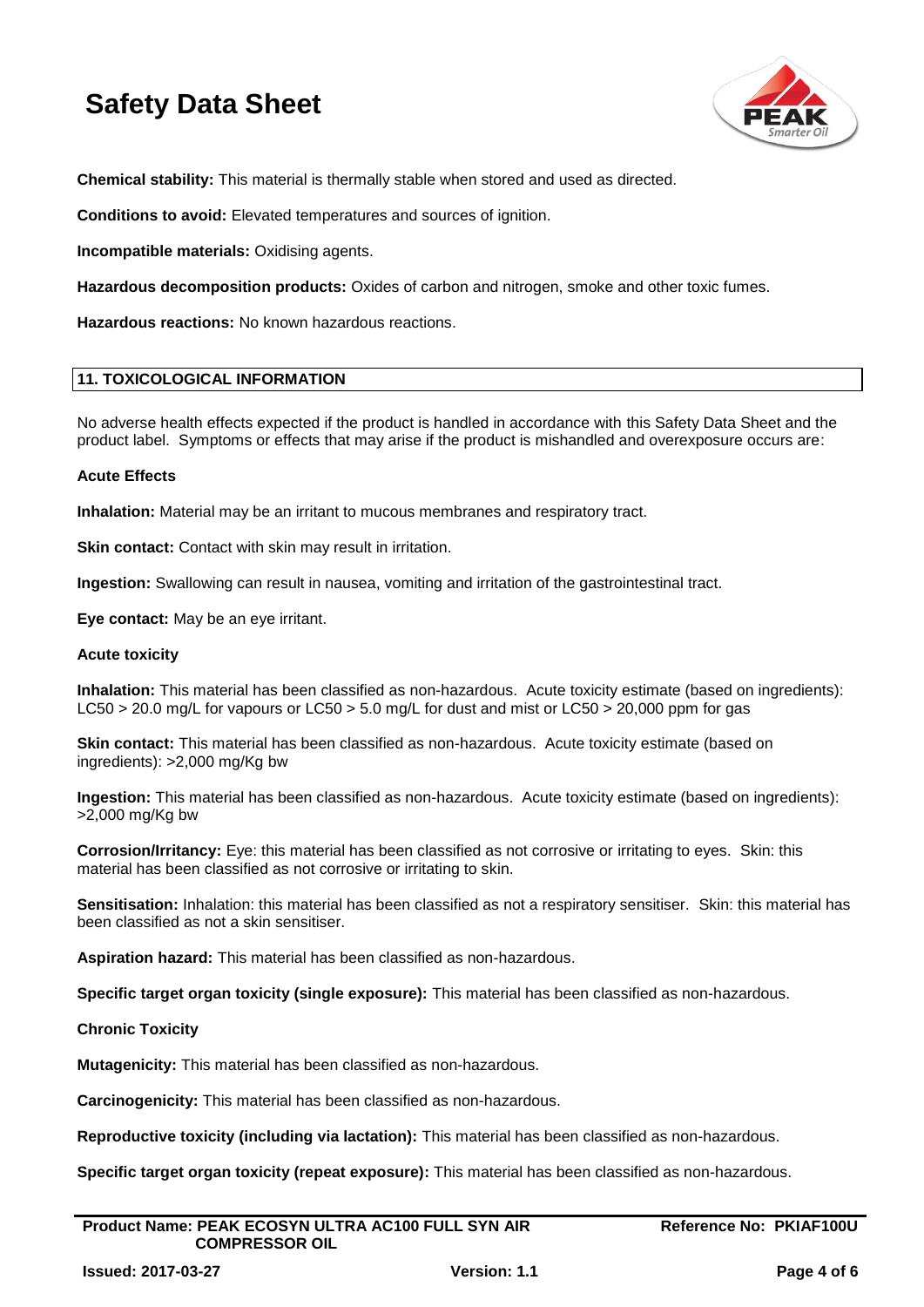

### **12. ECOLOGICAL INFORMATION**

Avoid contaminating waterways.

**Acute aquatic hazard:** This material has been classified as non-hazardous. Acute toxicity estimate (based on ingredients): >100 mg/L

**Long-term aquatic hazard:** This material has been classified as non-hazardous. Non-rapidly or rapidly degradable substance for which there are adequate chronic toxicity data available OR in the absence of chronic toxicity data, Acute toxicity estimate (based on ingredients): >100 mg/L, where the substance is not rapidly degradable and/or BCF  $<$  500 and/or log  $K_{ow}$   $<$  4.

**Ecotoxicity:** No information available.

**Persistence and degradability:** No information available.

**Bioaccumulative potential:** No information available.

**Mobility:** No information available.

### **13. DISPOSAL CONSIDERATIONS**

Persons conducting disposal, recycling or reclamation activities should ensure that appropriate personal protection equipment is used, see "Section 8. Exposure Controls and Personal Protection" of this SDS.

If possible material and its container should be recycled. If material or container cannot be recycled, dispose in accordance with local, regional, national and international Regulations.

### **14. TRANSPORT INFORMATION**

### **ROAD AND RAIL TRANSPORT**

Not classified as Dangerous Goods by the criteria of the "Australian Code for the Transport of Dangerous Goods by Road & Rail" and the "New Zealand NZS5433: Transport of Dangerous Goods on Land".

### **MARINE TRANSPORT**

Not classified as Dangerous Goods by the criteria of the International Maritime Dangerous Goods Code (IMDG Code) for transport by sea.

### **AIR TRANSPORT**

Not classified as Dangerous Goods by the criteria of the International Air Transport Association (IATA) Dangerous Goods Regulations for transport by air.

### **15. REGULATORY INFORMATION**

### **This material is not subject to the following international agreements:**

Montreal Protocol (Ozone depleting substances)

The Stockholm Convention (Persistent Organic Pollutants)

The Rotterdam Convention (Prior Informed Consent)

Basel Convention (Hazardous Waste)

International Convention for the Prevention of Pollution from Ships (MARPOL)

### **This material/constituent(s) is covered by the following requirements:**

• All components of this product are listed on or exempt from the Australian Inventory of Chemical Substances (AICS).

• All components of this product are listed on or exempt from the New Zealand Inventory of Chemical

| <b>Product Name: PEAK ECOSYN ULTRA AC100 FULL SYN AIR</b> | <b>Reference No: PKIAF100U</b> |
|-----------------------------------------------------------|--------------------------------|
| <b>COMPRESSOR OIL</b>                                     |                                |